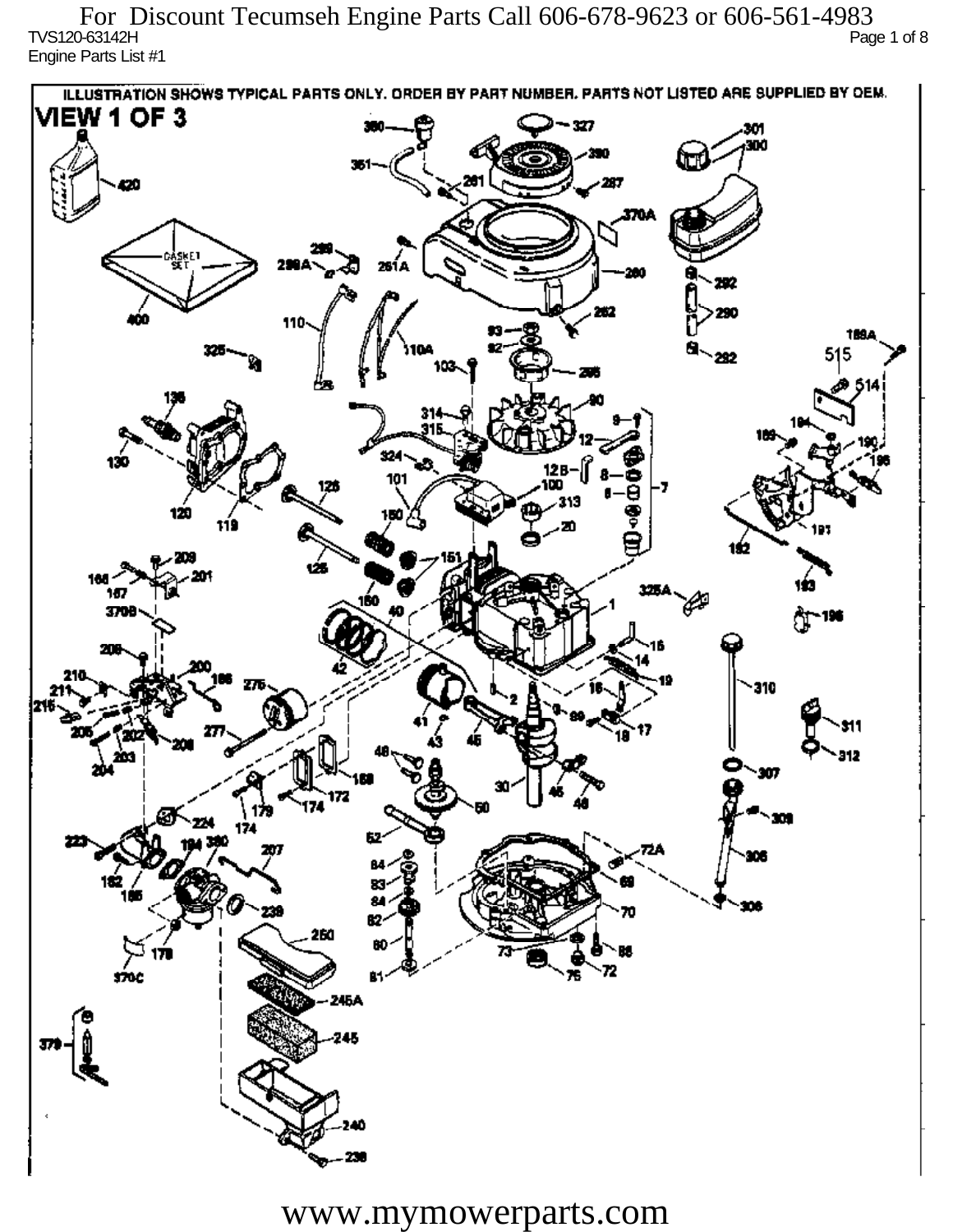|                      | Ref # Part Number |   | Qty Description                           |  |
|----------------------|-------------------|---|-------------------------------------------|--|
|                      | <b>RPMHigh</b>    |   | 2650 to 2950                              |  |
|                      | <b>RPMLow</b>     |   | 0000                                      |  |
|                      | 1 33968B          | 1 | Cylinder (Incl. 2 & 20)                   |  |
|                      | 2 26727           |   | 2 Dowel Pin                               |  |
|                      | 6 33734           | 1 | <b>Breather Element</b>                   |  |
|                      | 7 34214A          |   | Breather Ass'y. (Incl. 6, 8, 9 & 12)      |  |
|                      | 8 33735           | 1 | * Breather Gasket                         |  |
|                      | 9 30200           |   | 2 Screw, 10-24 x 9/16"                    |  |
|                      | 12 33886          |   | <b>Breather Tube</b>                      |  |
|                      | 14 28277          | 1 | Washer                                    |  |
|                      | 15 30589          |   | Governor Rod (Incl. 14)                   |  |
|                      | 16 31383A         |   | Governor Lever                            |  |
|                      | 17 31335          |   | Governor Lever Clamp                      |  |
|                      | 18 650548         |   | Screw, 8-32 x 5/16"                       |  |
|                      | 19 31361          |   | <b>Extension Spring</b>                   |  |
|                      | 20 32600          | 1 | Oil Seal                                  |  |
|                      | 30 35838          |   | Crankshaft                                |  |
|                      | 40 34535          |   | Piston, Pin & Ring Set (Std.)             |  |
|                      | 40 34536          | 1 | Piston, Pin & Ring Set (.010" OS)         |  |
|                      | 40 34537          | 1 | Piston, Pin & Ring Set (.020" OS)         |  |
|                      | 41 33562B         |   |                                           |  |
|                      | 41 33563B         | 1 | Piston & Pin Ass'y. (Std.) (Incl. 43)     |  |
|                      |                   | 1 | Piston & Pin Ass'y. (.010" OS) (Incl. 43) |  |
|                      | 41 33564B         | 1 | Piston & Pin Ass'y. (.020" OS) (Incl. 43) |  |
|                      | 42 33567          |   | Ring Set (Std.)                           |  |
|                      | 42 33568          |   | Ring Set (.010" OS)                       |  |
|                      | 42 33569          |   | Ring Set (.020" OS)                       |  |
|                      | 43 20381          |   | 2 Piston Pin Retaining Ring               |  |
|                      | 45 32875          | 1 | Connecting Rod Ass'y. (Incl. 46)          |  |
|                      | 46 32610A         |   | 2 Connecting Rod Bolt                     |  |
|                      | 48 27241          |   | 2 Valve Lifter                            |  |
|                      | 50 33553          |   | Camshaft (MCR)                            |  |
|                      | 52 29914          |   | Oil Pump Ass'y.                           |  |
|                      | 69 35261          |   | * Mounting Flange Gasket                  |  |
|                      | 70 34311D         |   | Mounting Flange (Incl. 72, 75 & 80)       |  |
|                      | 72 36083          |   | Oil Drain Plug                            |  |
|                      | 75 27897          |   | Oil Seal                                  |  |
|                      | 80 30574          |   | <b>Governor Shaft</b>                     |  |
|                      | 81 30590A         |   | Washer                                    |  |
|                      | 82 30591          |   | Governor Gear Ass'y. (Incl. 81)           |  |
|                      | 83 30588A         |   | Governor Spool                            |  |
|                      | 84 29193          |   | 2 Retaining Ring                          |  |
|                      | 86 650488         |   | Screw, 1/4-20 x 1-1/4"                    |  |
|                      | 89 611004         |   | <b>Flywheel Key</b>                       |  |
|                      | 90 611150         |   | Flywheel                                  |  |
|                      | 92 650815         |   | <b>Belleville Washer</b>                  |  |
|                      | 93 650816         |   | <b>Flywheel Nut</b>                       |  |
|                      | 100 34443A        |   | Solid State Ignition                      |  |
|                      | 101 610118        |   | <b>Spark Plug Cover</b>                   |  |
|                      | 103 650814        |   | 2 Screw, Torx T-15, 10-24 x 1"            |  |
|                      | 110 34961         |   | <b>Ground Wire</b>                        |  |
|                      | 119 36229         |   | <b>Cylinder Head Gasket</b>               |  |
|                      | 120 34342         |   | <b>Cylinder Head</b>                      |  |
|                      | 125 29313C        |   | Exhaust Valve (Std.) (Incl. 151)          |  |
|                      | 125 29315C        |   | Exhaust Valve (1/32" OS) (Incl. 151)      |  |
|                      | 126 29314B        |   | Intake Valve (Std.) (Incl. 151)           |  |
|                      | 126 29315C        |   | Intake Valve (1/32" OS) (Incl. 151)       |  |
|                      | 130 6021A         |   | Screw, 5/16-18 x 1-1/2"                   |  |
|                      | 135 35395         |   | 1 Resistor Spark Plug (RJ19LM)            |  |
| www.mymowerparts.com |                   |   |                                           |  |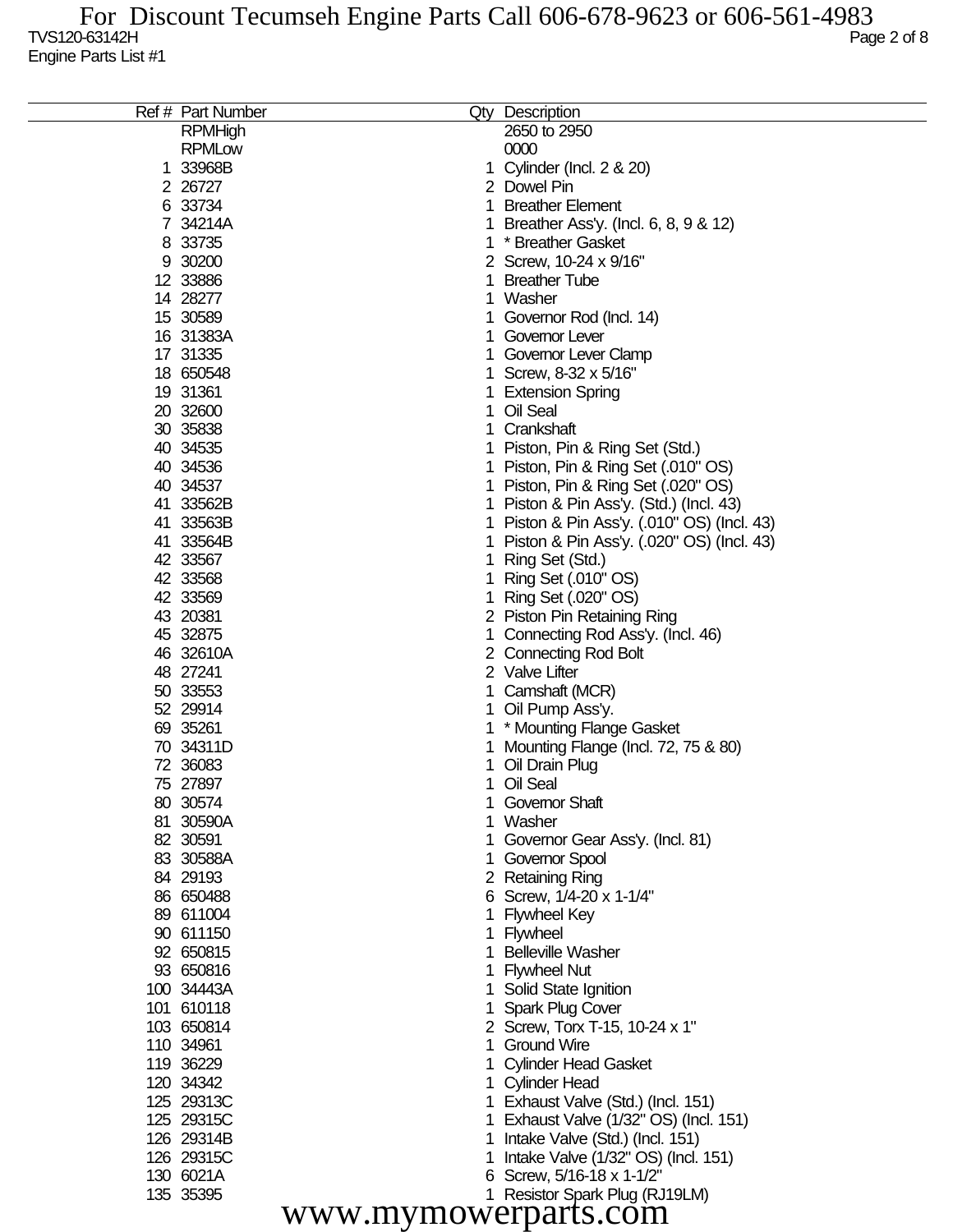| Ref # Part Number |   | Qty Description                    |
|-------------------|---|------------------------------------|
| 150 31672         |   | 2 Valve Spring                     |
| 151 31673         |   | 2 Valve Spring Cap                 |
| 169 27234A        | 1 | * Valve Cover Gasket               |
| 172 32755         |   | 1 Valve Cover                      |
| 174 650128        |   | 2 Screw, 10-24 x 1/2"              |
| 178 29752         |   | 2 Nut & Lock Washer, 1/4-28        |
| 179 30593         | 1 | Retainer Clip                      |
| 182 6201          |   |                                    |
|                   |   | 2 Screw, 1/4-28 x 7/8"             |
| 184 26756         |   | * Carburetor To Intake Pipe Gasket |
| 185 31384A        | 1 | Intake Pipe (Incl. 224)            |
| 186 32653         |   | Governor Link                      |
| 189 650831        |   | 2 Screw, 1/4-20 x 1/2"             |
| 190 35831         |   | <b>Brake Lever</b>                 |
| 191 35015B        |   | S.E. Brake Bracket (Incl. 195)     |
| 192 34966         |   | <b>Brake Control Link</b>          |
| 193 34965         | 1 | <b>Brake Spring</b>                |
| 194 32309         | 1 | Retaining Ring                     |
| 195 610973        |   | Terminal                           |
| 196 35035         |   | <b>Power Restart Switch</b>        |
| 207 34336         |   | <b>Throttle Link</b>               |
| 214 650841        |   | 2 Washer                           |
| 223 650451        |   | 2 Screw, 1/4-20 x 1"               |
| 224 34690A        |   |                                    |
|                   |   | * Intake Pipe Gasket               |
| 238 650806        |   | 2 Screw, 10-32 x 5/8"              |
| 239 34338         | 1 | * Air Cleaner Gasket               |
| 240 34858         | 1 | Air Cleaner Body                   |
| 245B 34927        |   | Air Cleaner Filter                 |
| 245 35604         |   | Air Cleaner Filter                 |
| 260 35724         |   | <b>Blower Housing</b>              |
| 261 30200         |   | 2 Screw, 10-24 x 9/16"             |
| 262 650831        |   | 2 Screw, 1/4-20 x 1/2"             |
| 275 391019        |   | Muffler                            |
| 277 650795        |   | 2 Screw, 1/4-20 x 2-1/4"           |
| 285 35000         |   | Starter Cup                        |
| 287 650884        |   | 2 Screw, 8-32 x 1/2"               |
| 290 30705         |   | 1 Fuel Line                        |
| 292 26460         |   | 2 Fuel Line Clamp                  |
| 300 34979A        |   | Fuel Tank (Incl. 292 & 301)        |
| 301 35355         |   | <b>Fuel Cap</b>                    |
| 305 35577         |   | Oil Fill Tube                      |
| 306 34265         |   | * "O" Ring                         |
| 307 35499         |   | "O" Ring                           |
| 309 650562        |   | Screw, 10-32 x 1/2"                |
| 310 35578         |   | <b>Dipstick</b>                    |
| 313 34080         |   | Spacer                             |
| 314 650767        |   | 2 Screw, 8-32 x 27/64"             |
| 315 34960         |   |                                    |
|                   | 1 | Alternator Coil (Milli-Amp)        |
| 327 35392         | 1 | <b>Starter Plug</b>                |
| 330A 34978        | 1 | <b>Wire Harness</b>                |
| 350 35769         | 1 | Primer Ass'y.                      |
| 351 32180C        | 1 | <b>Primer Line</b>                 |
| 357 34985         |   | <b>Starter Rope Retainer</b>       |
| 370 34346         |   | <b>Lubrication Decal</b>           |
| 380 632524        |   | Carburetor (Incl. 184)             |
| 390 590686        |   | 1 Rewind Starter                   |
|                   |   |                                    |

## www.mymowerparts.com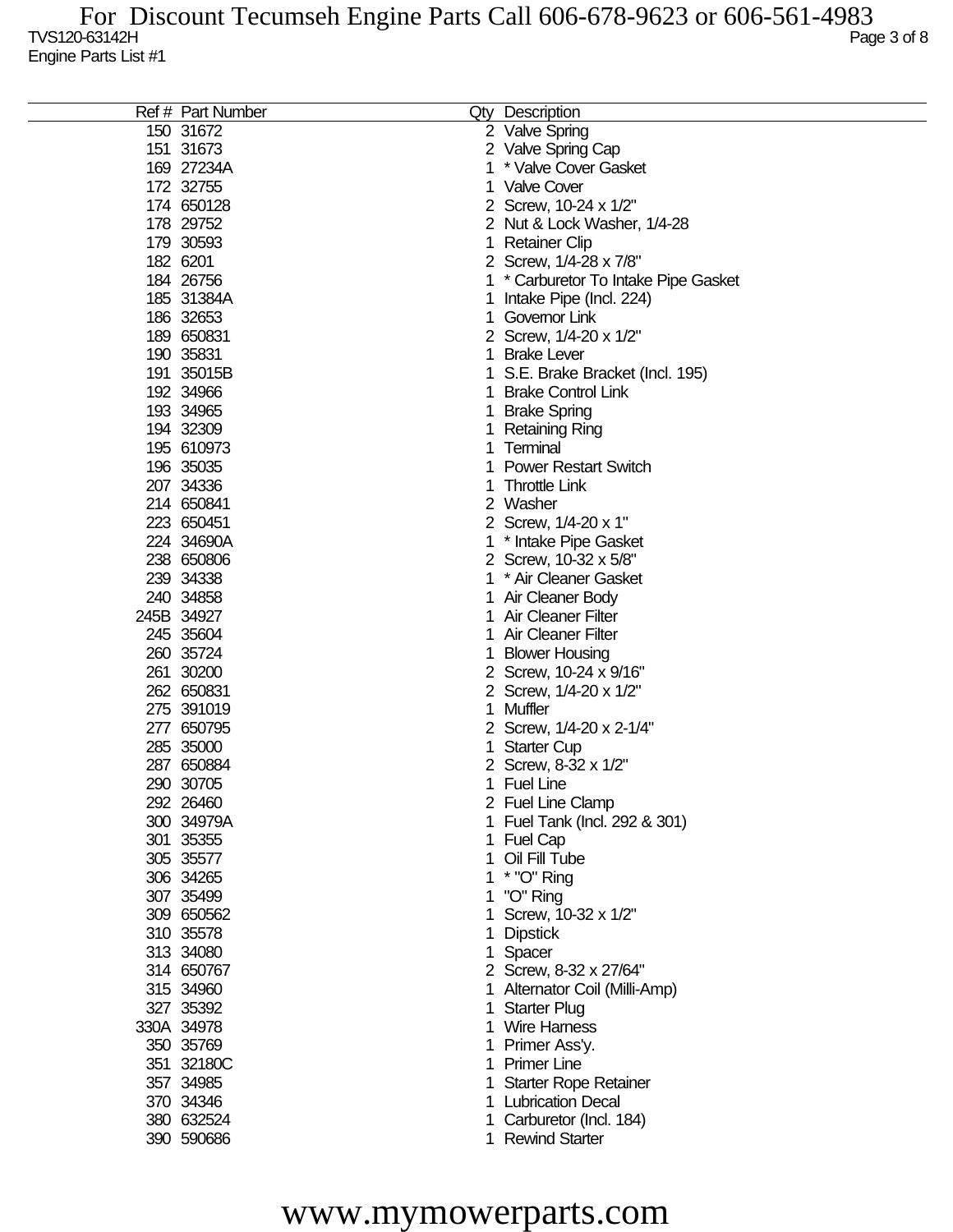| Ref # Part Number | Qty Description                                                                                                                                               |
|-------------------|---------------------------------------------------------------------------------------------------------------------------------------------------------------|
| 400 35997         | * Gasket Set (Incl. items marked PK i n notes) Incl. part #'s<br>26756 (1), 27234A (1), 33554A (1), 33735 (1), 34265 (1),<br>34338 (1), 34690A (1), 35261 (1) |
| 420 730225        | 1 SAE 30 4-Cycle Engine Oil (Quart)                                                                                                                           |

www.mymowerparts.com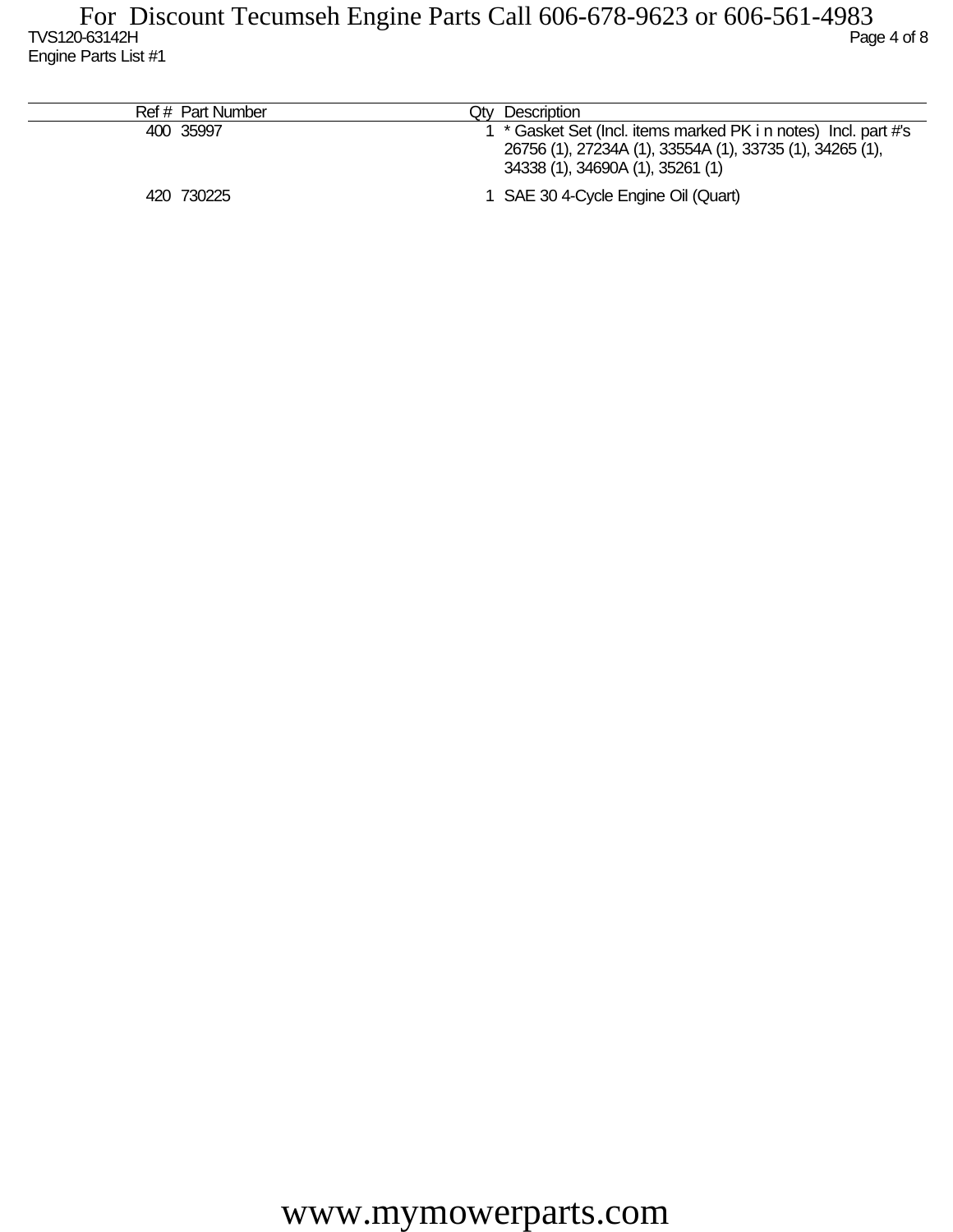$\sim$  TVS120-63142H Page 5 of 8 Engine Parts List #2 For Discount Tecumseh Engine Parts Call 606-678-9623 or 606-561-4983



www.mymowerparts.com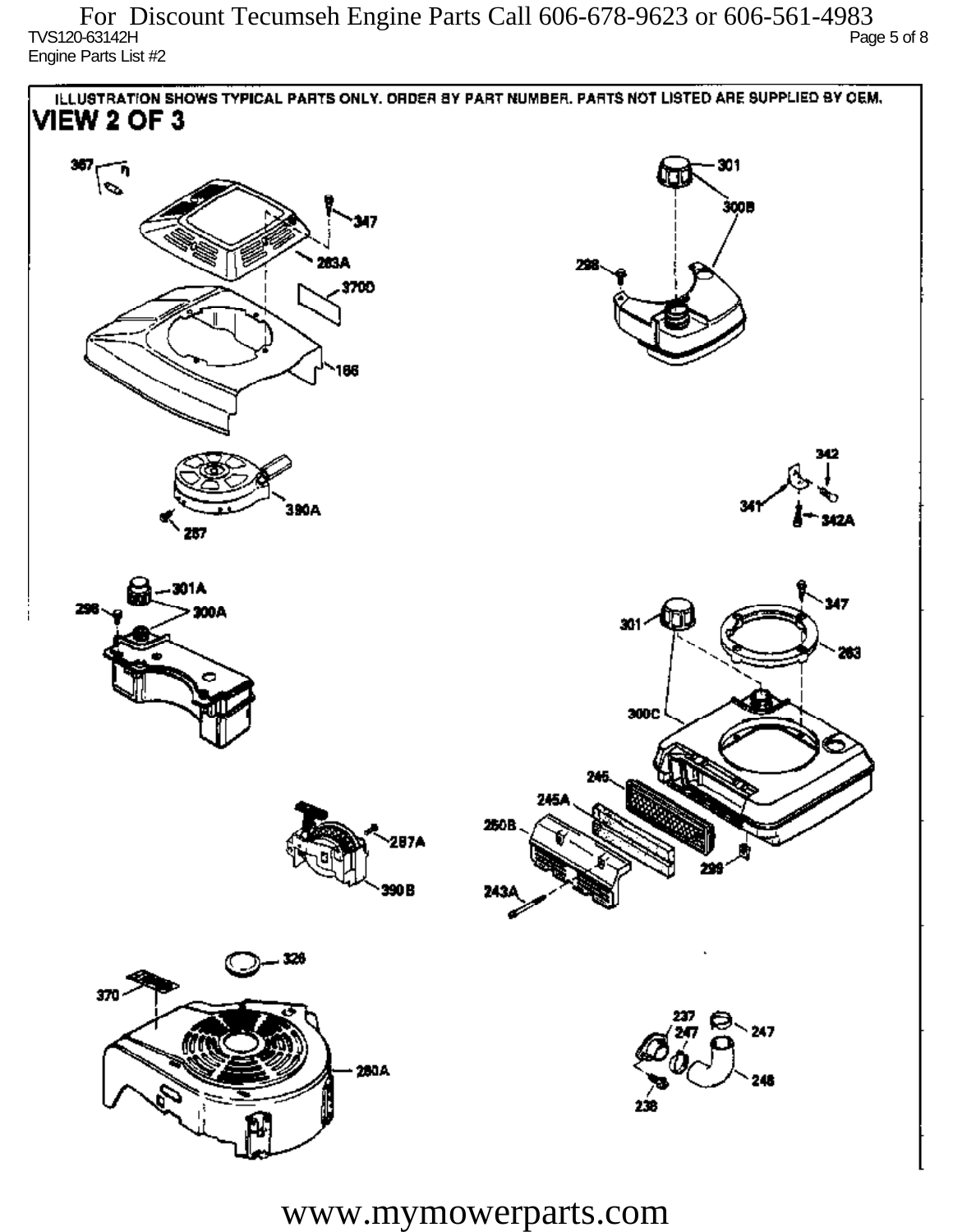| Ref # Part Number | Qty | Description                      |
|-------------------|-----|----------------------------------|
| <b>RPMHigh</b>    |     | 2650 to 2950                     |
| <b>RPMLow</b>     |     | 0000                             |
| 92 650815         |     | 1 Belleville Washer              |
| 191 35015B        |     | 1 S.E. Brake Bracket (Incl. 195) |
| 214 650841        |     | 2 Washer                         |
| 238 650806        |     | 2 Screw, 10-32 x 5/8"            |
| 245B 34927        |     | 1 Air Cleaner Filter             |
| 245 35604         |     | 1 Air Cleaner Filter             |
| 245A 35605        |     | 1 Air Cleaner Filter             |
| 287 650884        |     | 2 Screw, 8-32 x 1/2"             |
| 298 28763         |     | 3 Screw, 10-32 x 35/64"          |
| 301 35355         |     | 1 Fuel Cap                       |
| 330A 34978        |     | Wire Harness                     |
| 357 34985         |     | <b>Starter Rope Retainer</b>     |
| 370 34346         |     | <b>Lubrication Decal</b>         |
| 390 590686        |     | <b>Rewind Starter</b>            |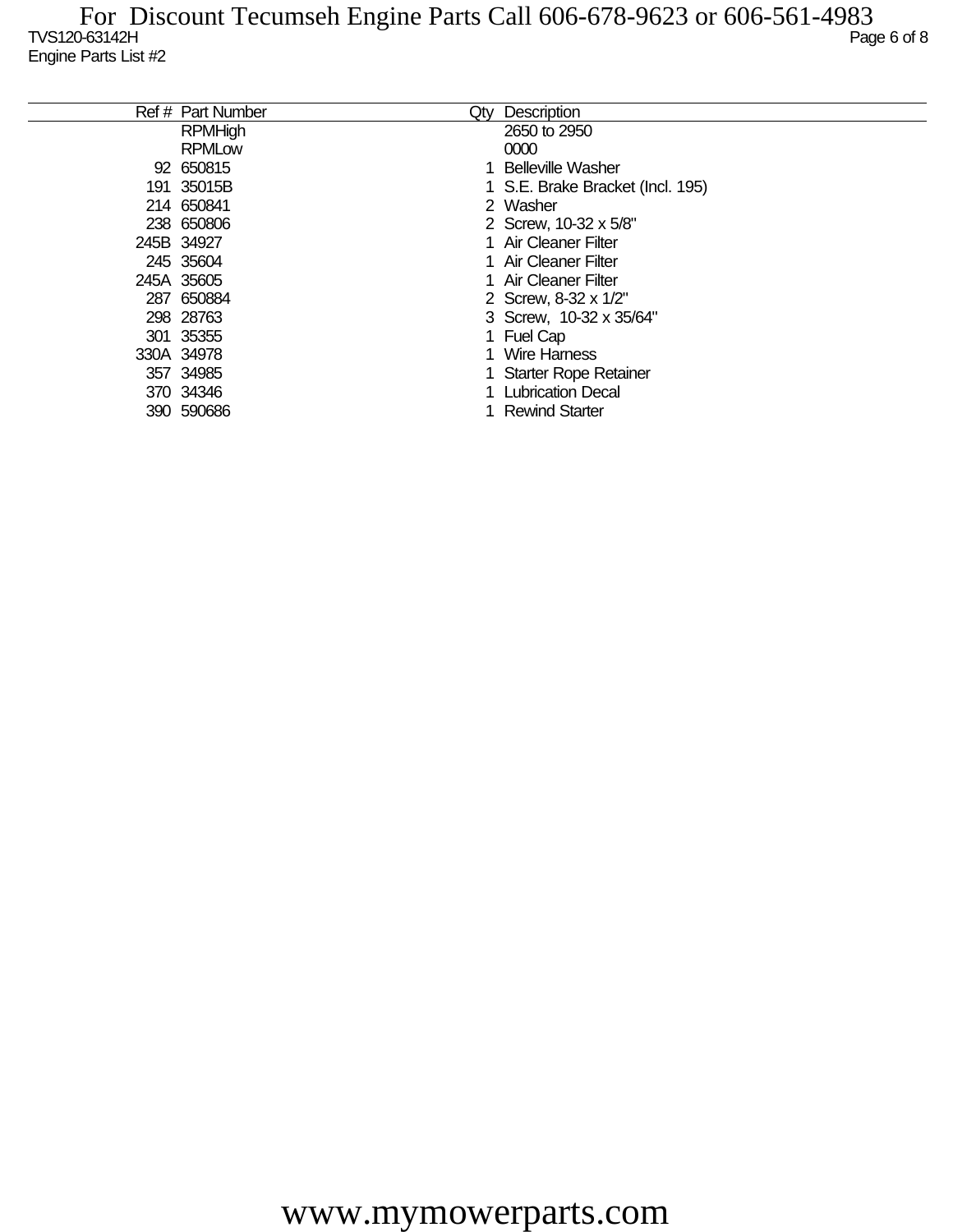TVS120-63142H Page 7 of 8 Engine Parts List #3 For Discount Tecumseh Engine Parts Call 606-678-9623 or 606-561-4983



www.mymowerparts.com